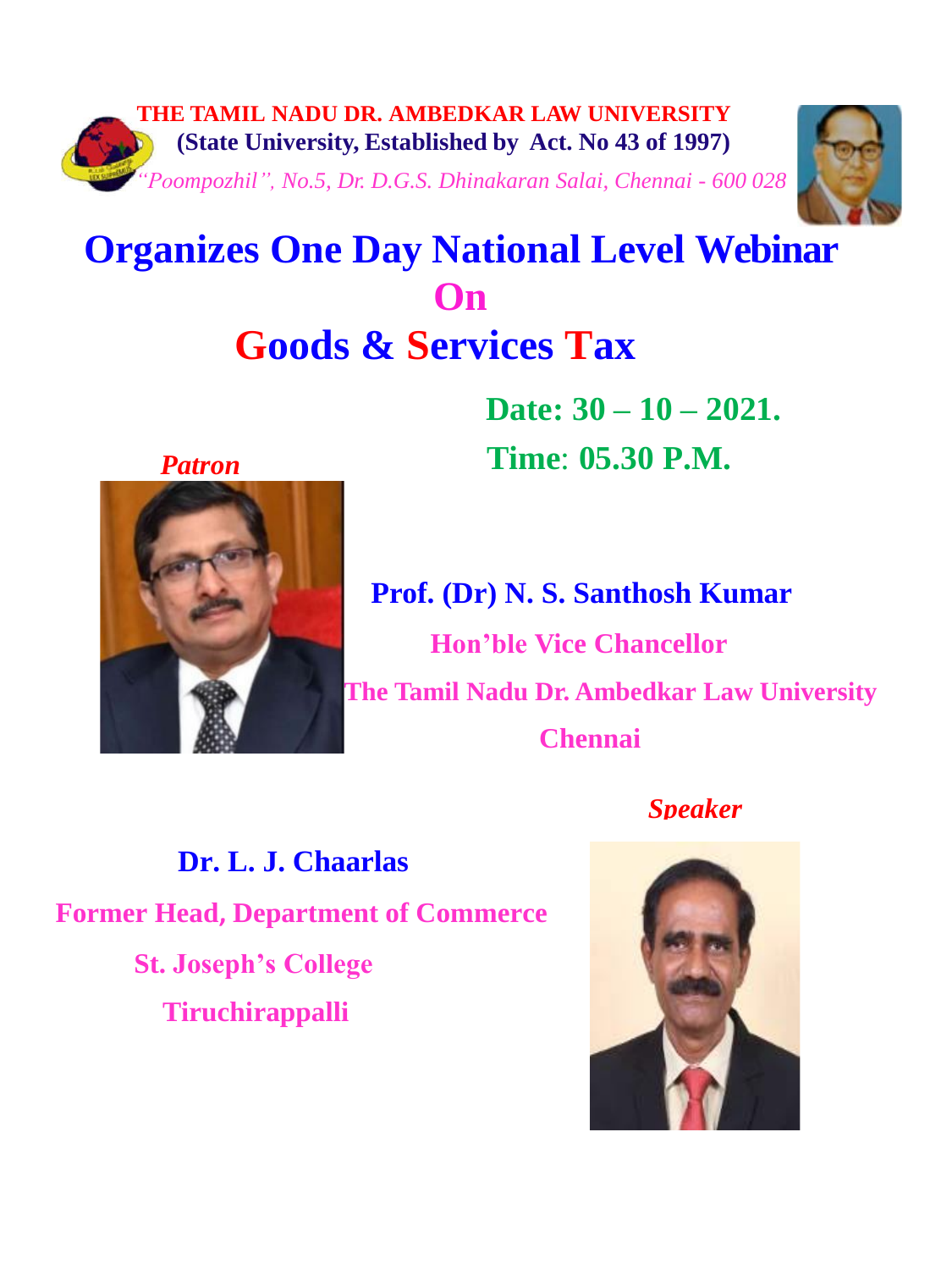## Programme Schedule: 30 – 10 – 2021

Saturday - **Time: 05.30 P.M.**

| <b>Welcome Address</b>      | Dr. J.M. Velmurugan                        |
|-----------------------------|--------------------------------------------|
|                             | <b>Convener - Webinar</b>                  |
|                             | <b>Assistant Professor in Commerce</b>     |
|                             | <b>School of Excellence in Law</b>         |
|                             | The Tamil Nadu Dr. Ambedkar Law University |
| <b>Felicitation Address</b> | Dr. D. Bhuvaneswari                        |
|                             | Director i/c, U.G Coures                   |
|                             | <b>School of Excellence in Law</b>         |
|                             | The Tamil Nadu Dr. Ambedkar Law University |
|                             | Dr. Ranjith Oman Abraham                   |
|                             | Registrar i/c                              |
| <b>Felicitation Address</b> | The Tamil Nadu Dr. Ambedkar Law University |
|                             | Prof. Dr. N.S. Santhosh Kumar              |
| <b>Presidential Address</b> | <b>Hon'ble Vice Chancellor</b>             |
|                             | The Tamil Nadu Dr. Ambedkar Law University |
|                             | Dr. L.J. Chaarlas                          |
| <b>Special Lecture</b>      | <b>Former Head, Department of Commerce</b> |
|                             | <b>St. Joseph's College</b>                |
|                             | Tiruchirappalli                            |
| <b>Vote of Thanks</b>       | Dr. S. Thirumal                            |
|                             | <b>Co-ordinator - Webinar</b>              |
|                             | <b>Assistant Professor in Commerce</b>     |
|                             | <b>School of Excellence in Law</b>         |
|                             | The Tamil Nadu Dr. Ambedkar Law University |
|                             |                                            |